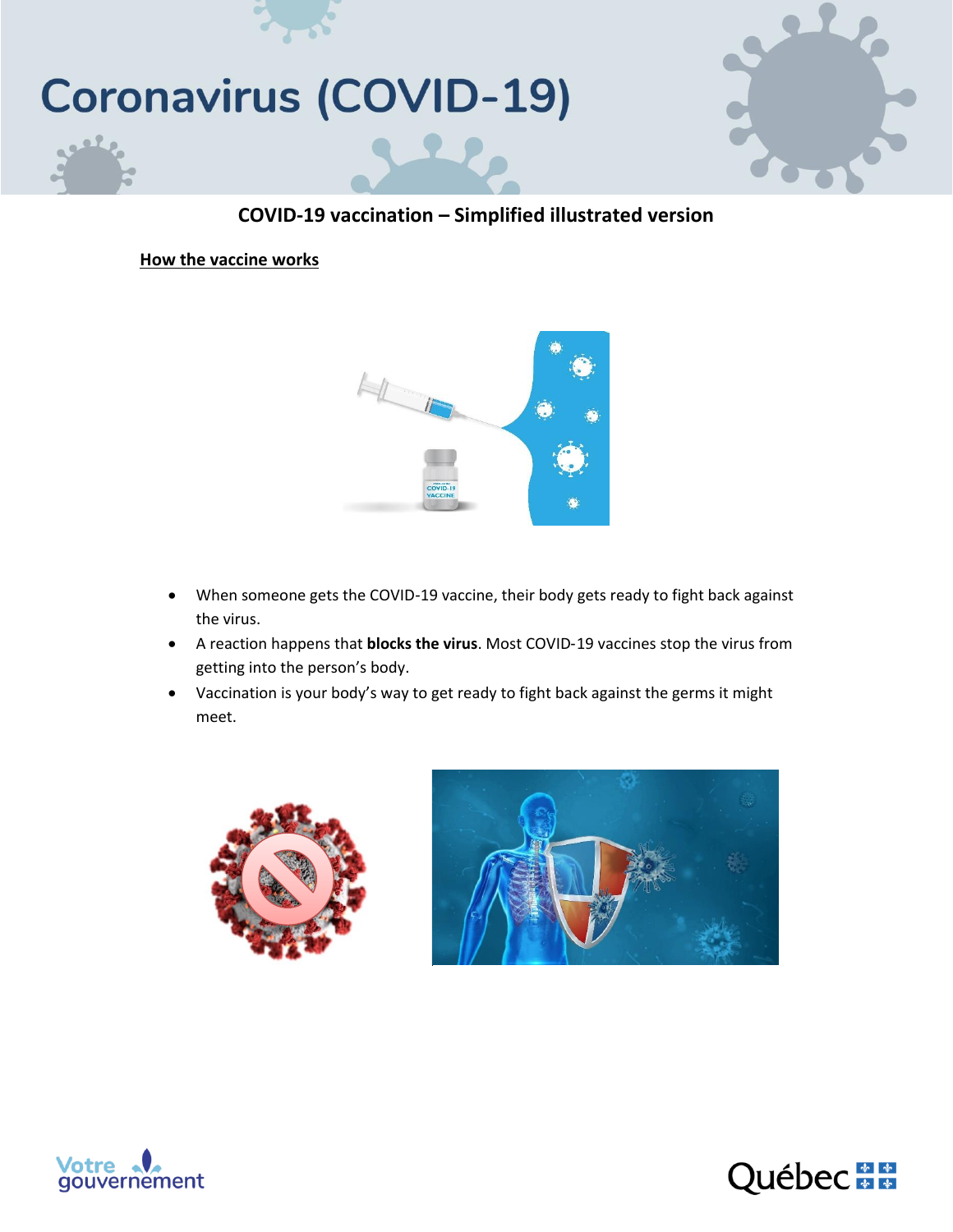



### **Safety**

• COVID‑19 vaccines have to meet the same quality and safety standards as any other vaccine used in Canada.



• Before being approved by Health Canada, a vaccine had to have been studied by tens of thousands of people.



• Each report of an unusual side effect is examined by experts so they can identify any safety problems.

### **Supply for Canada and Québec**

• Vaccines from more than one company are use for COVID‑19 vaccinations (*AstraZeneca; Johnson & Johnson; Medicago; Moderna; Novavax; Pfizer; SanofiPasteur/GlaxoSmithKline*).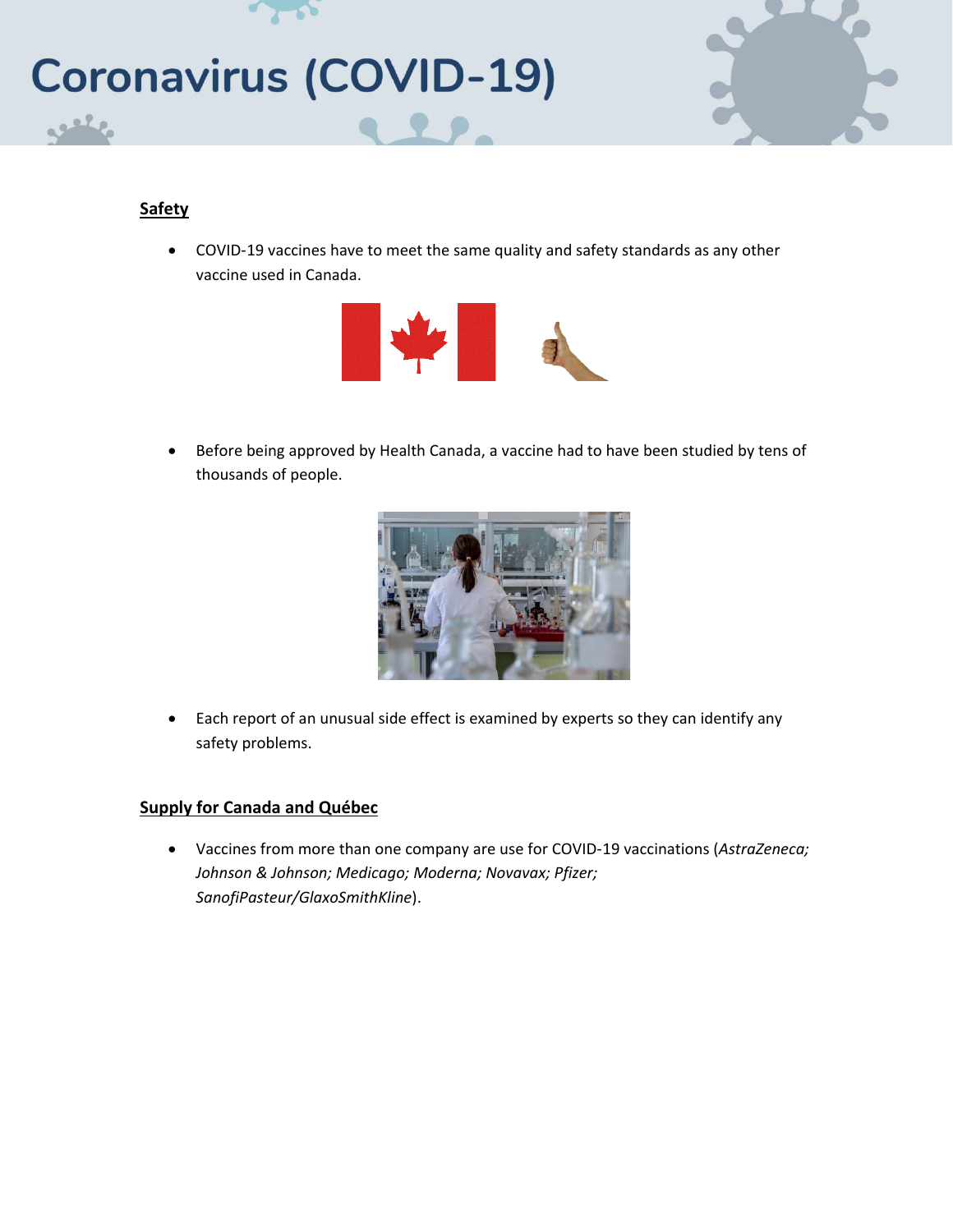







**Vaccination in Québec** 

والمقود

- In Québec, COVID‑19 vaccines are **free**.
- It is available to all people aged 5 and over.



### **Effectiveness**

The studies show that the vaccines approved by Health Canada are good at **helping the body be immune to COVID-19**, even in older people.

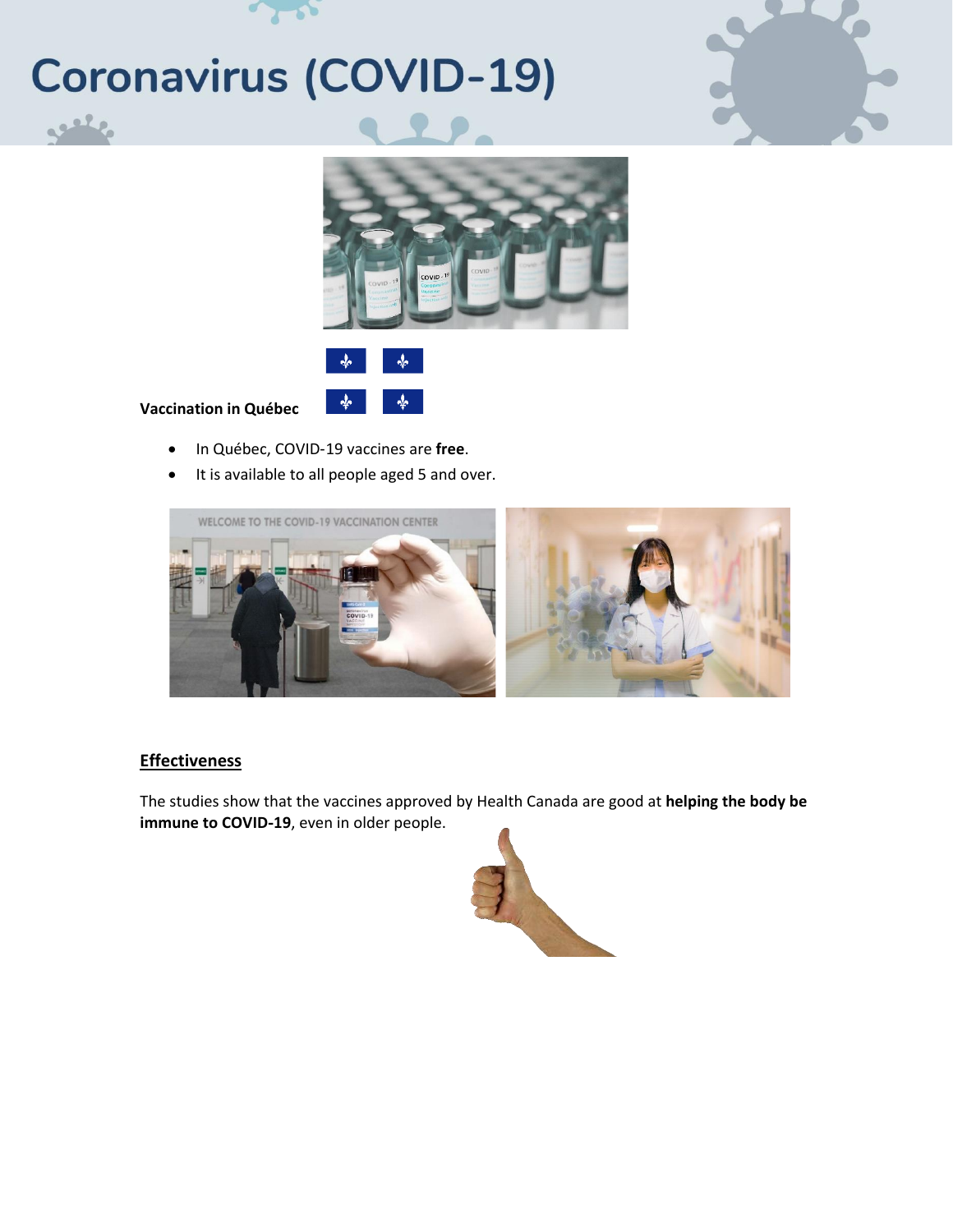

### **Side effects**

والكفوة



- You might have small or moderate reactions after vaccination. These side effects might last a few days.
- You might have side effects such as **pain where you got the injection, tiredness, fever and chills**.



• Serious **side effects** after vaccination are **very rare**.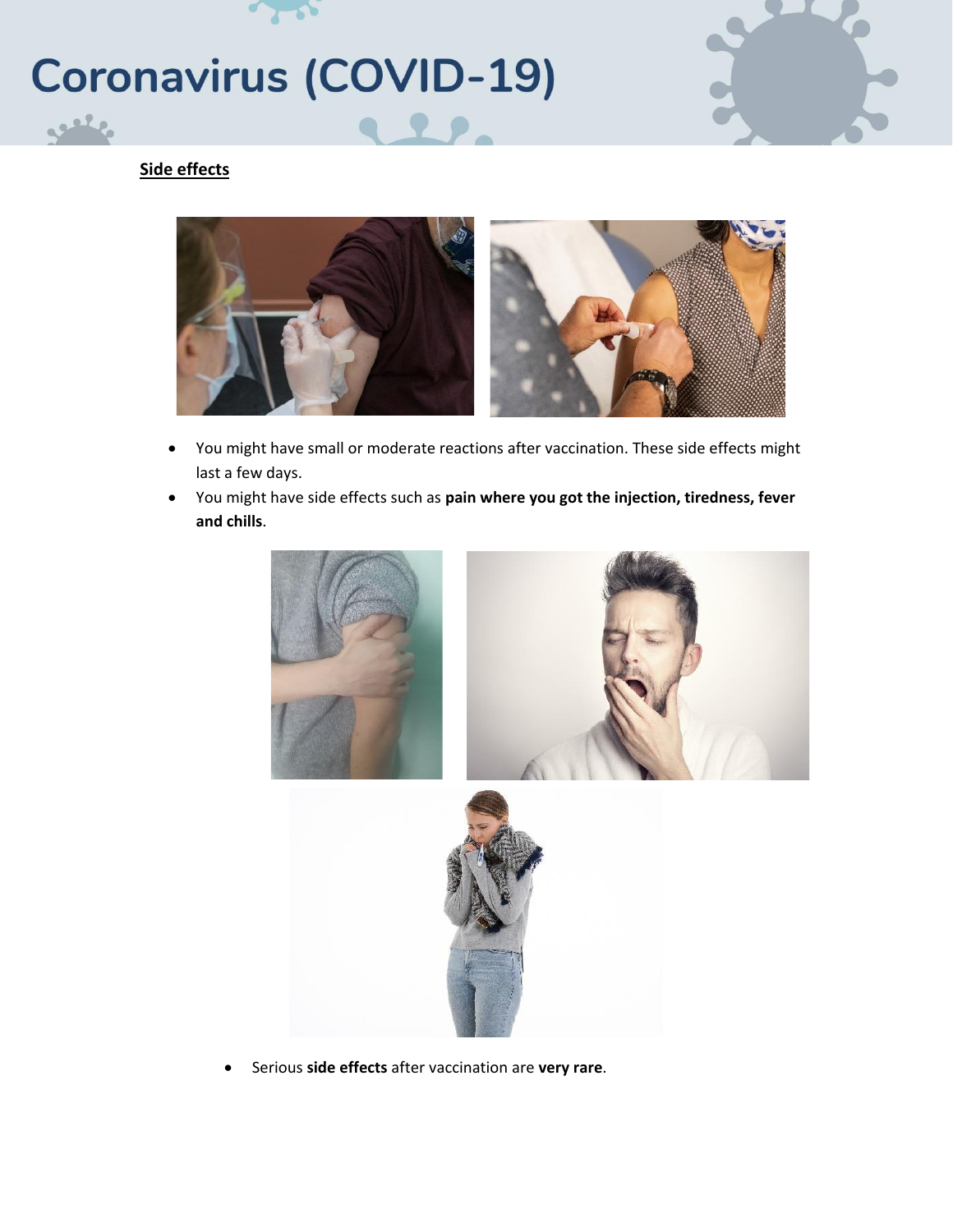بالملوء

### **Advice for after vaccination**



• Wait 15 minutes before leaving after being vaccinated. If you have an allergic reaction, it will happen a few minutes after vaccination.



• **If you feel any signs of a reaction, tell the person who gave you the vaccine right away**. That person can treat you right there.

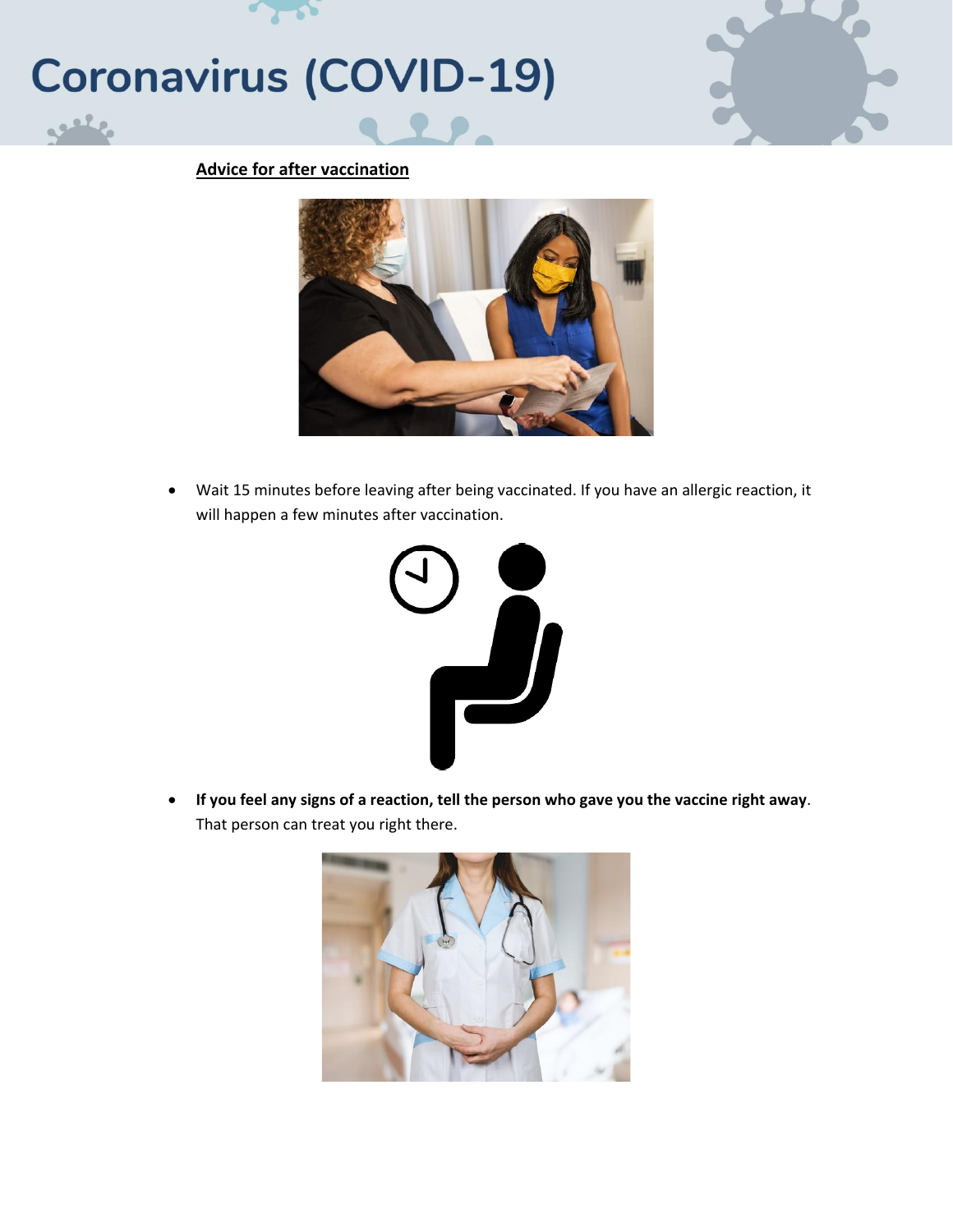

### **Advice for at home**

• If the area of the injection **is red, painful or swollen**, apply a **cold wet compress**.



• If you need to, **take medication to reduce the fever or pain**.

### **When to see a doctor**

See a doctor if:

- You have serious or unusual side effects.
- The side effects get worse instead of getting better.
- The side effects last more than 48 hours.